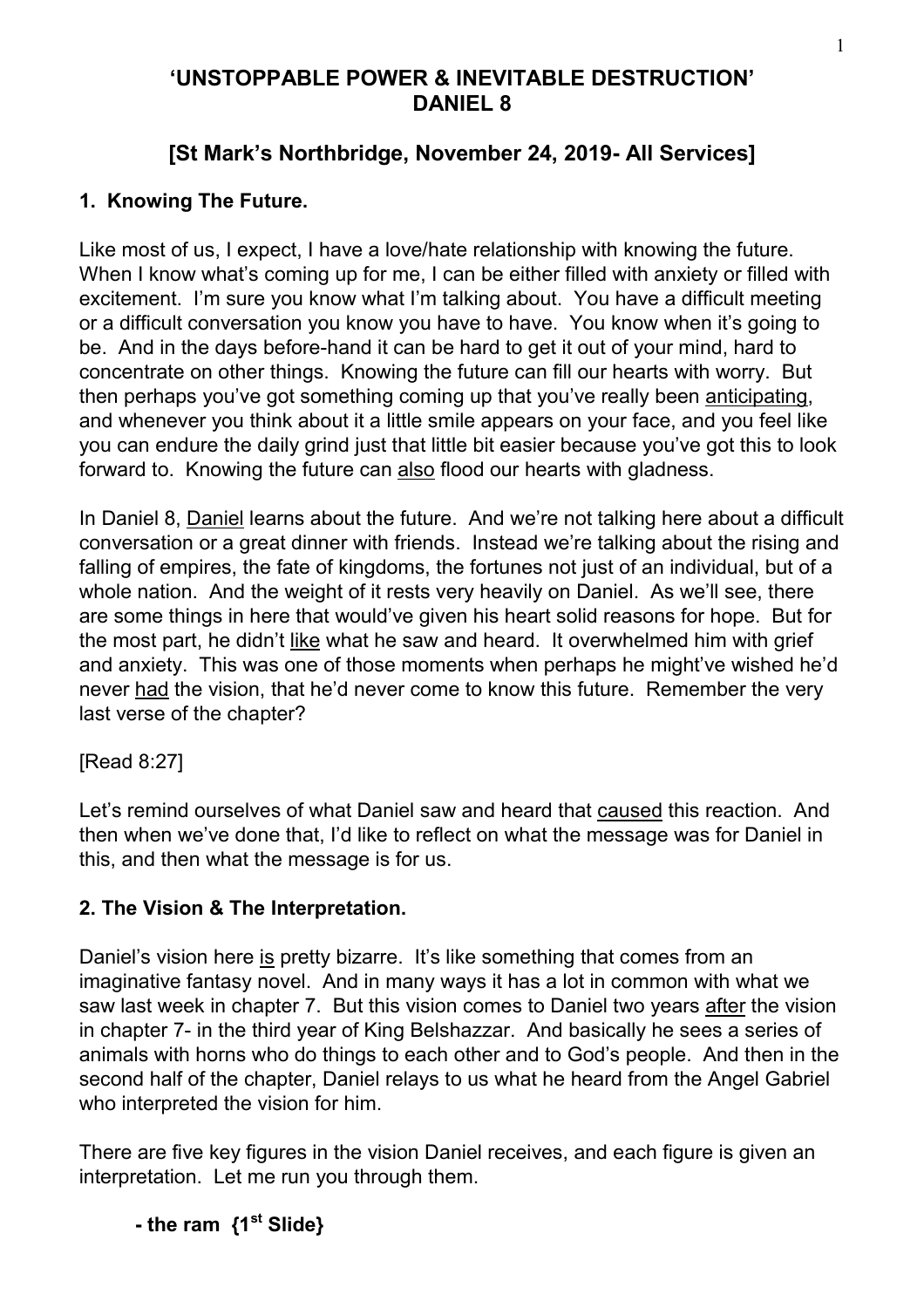Firstly there's the ram. In the vision, verses 3-4, there's a ram with two long horns. The ram charges around and defeats every other creature he decides to challenge. As verse 4 says: 'No animal could stand against it, and none could rescue from its power. It did as it pleased and became great.'

And in verse 20 we're told that the ram represents the empire of the Medes and the Persians.

### **- the ram's two horns**

And so, the ram's two horns represent the kings of those nations- the king of Media, and the king of Persia.

# **- the goat {2nd Slide}**

And then next in Daniel's vision he sees a goat with a prominent horn. And in his vision the goat travels so fast- verse 6- that it seems he's not even touching the ground. Perhaps a bit like the road runner in those old Bugs Bunny cartoons? And then, verse 7, he furiously attacks the two-horned ram. And whereas verse 4 had told us that none could rescue from the ram's power, now we discover that in the face of the goat the ram was 'powerless'. **{3rd Slide}** The goat tramples the ram on the ground. The goat, like the ram before him, becomes great<sup>1</sup>. But, in the height of his power, his prominent horn is broken off.

Well, verse 21 tells us that the goat is the King of Greece, and the horn between his eyes is the first Greek King. Many people have seen this as a reference to Alexander the Great<sup>2</sup>- the Greek king who really broke the power of the Persian Empire.

### **- the four new horns**

And then next in Daniel's vision come four new horns where the former horn used to be. Verse 22 tells us that these four horns represent the four kingdoms that emerge from the nation ruled by the first Greek king. They are, however, less powerful than the first Greek king.

### **- the next horn**

And then finally there's one more horn. Out of the four new horns grows the next horn. It's described from verse 9. It starts small but grows in power. It grew so much it could reach up to heaven. And it threw some stars to the earth and trampled on them. Then it set itself up to be as great as the commander of the Lord's armypossibly a reference to a senior angel, or even to God himself. He then goes after the 'daily sacrifice'- the spiritual staple of Israelite religion, and also the sanctuary- the central sacred place in Jewish life. And God gives his people over to this evil

 $\overline{a}$ 

 $<sup>1</sup>$  Verse 8, cf. verse 4.</sup>

 $2^2$  In the second half of the  $4^{\text{th}}$  Century BC.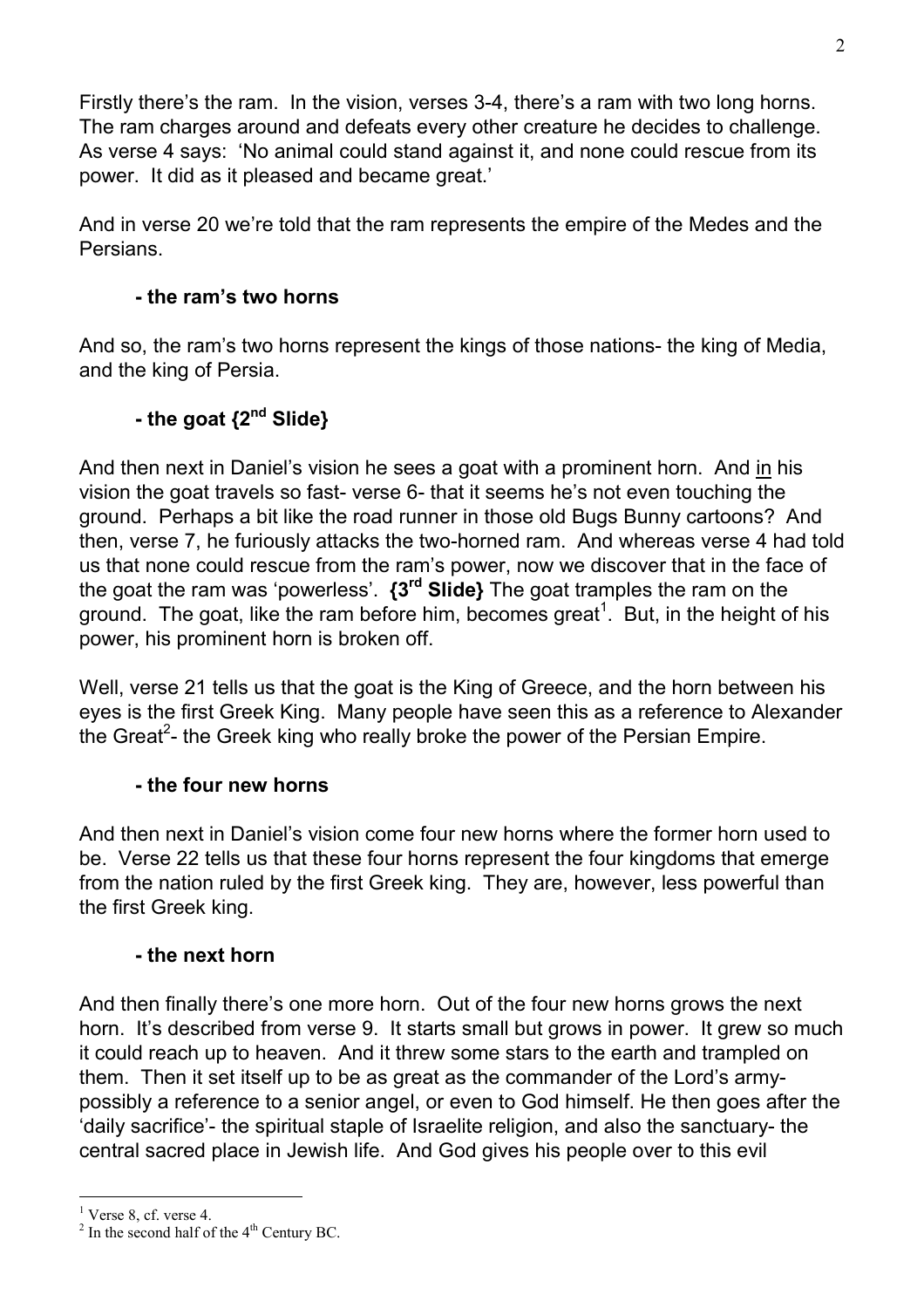because of their rebellion against him- verse 12. So the horn prospers in every way, even vanquishing truth itself.

And in verses 23-25, we're given the interpretation. This 'next horn' is a fierce looking king who rises up. He is a 'master of intrigue' which sounds interesting; but it turns out he's just plain evil. His strength is not his own<sup>3</sup>. But he causes 'astounding devastation'. He destroys the people of God. He causes deceit to prosper. He takes his stand against the prince of princes<sup>4</sup>. And this is what makes him unique in this chapter. His physical attack on Israelite land, people, and temple amounts to a spiritual assault against the armies of God in heaven. He has ultimately made himself an enemy of God. And that, of course, is his fatal mistake. Because clearly God was willing to use him to bring discipline to his people. God allowed his power to flourish for a time. But when he opposed God to God's face, that was always going to be the end. God does not tolerate his evil forever. Listen to the understated way verse 25 describes his fall: 'Yet he will be destroyed, but not by human power'. He who destroys- verse 24- ends up being the one destroyed- verse 25.

At one level, as I said, this is a bizarre vision. But unlike many other bizarre visions in the Bible, this one has its own built-in translation. So it's not really that complicated to get our heads around. The vision represents the events of history that would unfold in the years and decades following Daniel's dream<sup>5</sup>. It represents the rise and fall of kingdoms. And not just any kingdoms, but the specific historical kingdoms named here. The kingdom of the Medes and Persians. Then the Greek kingdom and the smaller kingdoms that came from it. And then the kingdom of the fiercest king. This one, admittedly, is not specifically identified $6$ . And yet it's still pretty clear what's being described. It's a period of history in which a particularly arrogant king sets himself up against God's people, and, in fact, against God himself. And yet, this is a vision, about how that kind of evil will not be allowed to prosper indefinitely. God remains the king over all the kings. And that's the heart of what this vision seeks to remind Daniel of.

### **3. The Message For Daniel.**

 $\overline{a}$ 

But let's now take a few minutes just to break that down. What was really the message for Daniel in this vision? I want to point out three things.

### **- the flourishing of evil**

Firstly, the vision makes a point about the flourishing of evil. When the last horn, the fierce-looking king is described here, we learn that he deliberately and violently opposes God, his truth, and his people. Whereas the earlier kings in the vision were powerful but perhaps morally ambiguous, there is no ambiguity about the final king.

<sup>&</sup>lt;sup>3</sup> Perhaps he rides on the coat-tails of those powerful kings who went before him? Perhaps his power comes from Satan himself? Perhaps the most likely meaning here (especially given v.25) is that he is allowed to flourish only by the power of the Sovereign God himself?

<sup>&</sup>lt;sup>4</sup> This could be a reference again to a senior angel or to God himself- the same language is used here (in the original) as was used to describe the commander of the Lord's army in v.11.

<sup>&</sup>lt;sup>5</sup> This is what is meant by 'the time of the end' (v.17), the 'time of wrath' (v.19), and 'the distant future' (v.26).

<sup>&</sup>lt;sup>6</sup> Though most scholars identify him as Antiochus Ephiphanes IV- late  $3<sup>rd</sup>$  Century to early  $2<sup>nd</sup>$  Century BC.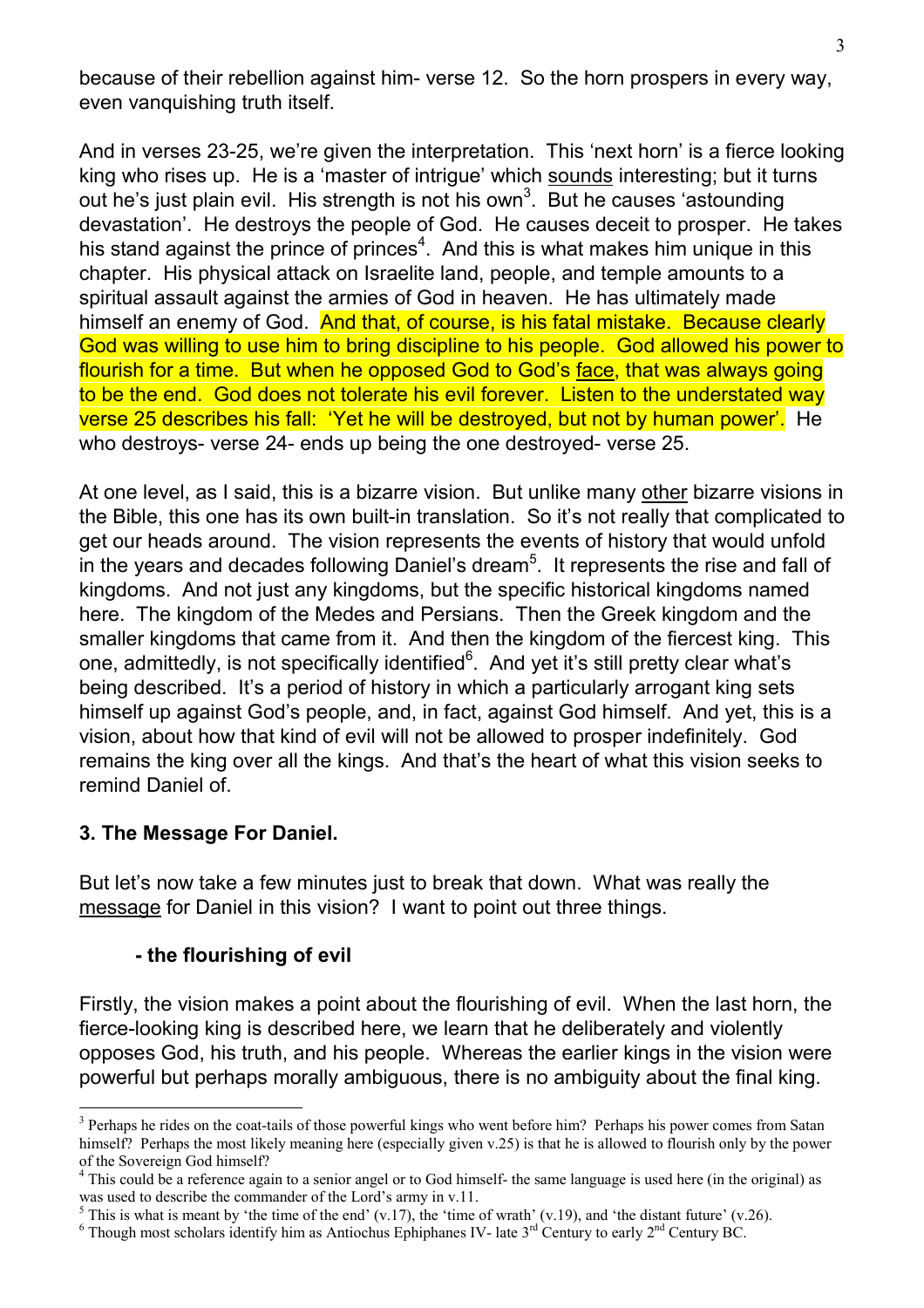He is a nasty piece of work. He is wicked. Yet notice that God doesn't just allow this evil to exist. God actually allows evil to flourish. Look at the use of the word 'prosper' in verse 12.

## [Read 8:12]

And listen again to verse 24: 'He will succeed in whatever he does'. And verse 25: 'He will cause deceit to prosper'.

This is the first thing Daniel needed to learn: that God, in his mysterious but perfect purposes, would allow evil to flourish. And it's this realisation, I think, which best explains Daniel's reaction to his vision. You remember that verse 27 describes him as worn out, exhausted, and appalled. He had to take a few mental health days just to recover. And that's because he now knew that days were coming which would be bitterly, bitterly awful for the people of God- for himself perhaps, and certainly for his fellow-Israelites. They would be lied to, persecuted, and furiously opposed. And God would not only allow it to happen. He would allow it to prosper.

You know when you wake up from a nightmare and you feel terrified or deeply distressed and it takes you a few minutes for your pulse rate to return to normal as you realise it was just a dream? Well imagine what it would be like for Daniel to wake up from his nightmare only to realise that it was real. All too real. This wasn't just a terrible trick of his imagination. This was a prophecy from God. And all of God's prophecies come true. No wonder he felt as he did.

## **- the limits imposed on evil**

But secondly, and very importantly, Daniel also learnt from this that there would be limits imposed on evil. Limits imposed by God. We haven't yet talked much about verses 13-14, but they are very significant in the chapter as a whole. Let me remind you.

[Read 8:13-14]

That last little phrase there would've meant the world to Daniel. It was a little seed of hope in the midst of an otherwise very bleak picture. No doubt it was that little phrase, amongst others, which helped Daniel recover from the vision to some extent and get back to work in the king's service. Because no matter how appalling the vision was, what appalled Daniel was not the final word. One day the sanctuary 'thrown down' would be the sanctuary 'reconsecrated'- restored.

2,300 evenings and mornings is just a symbolic number I think. Because the key point here is that it it's a period that will come to an end. Evil will not flourish for ever. God will allow it to prosper for a time. But that time is limited. And this would have planted a seed of confidence in Daniel's heart.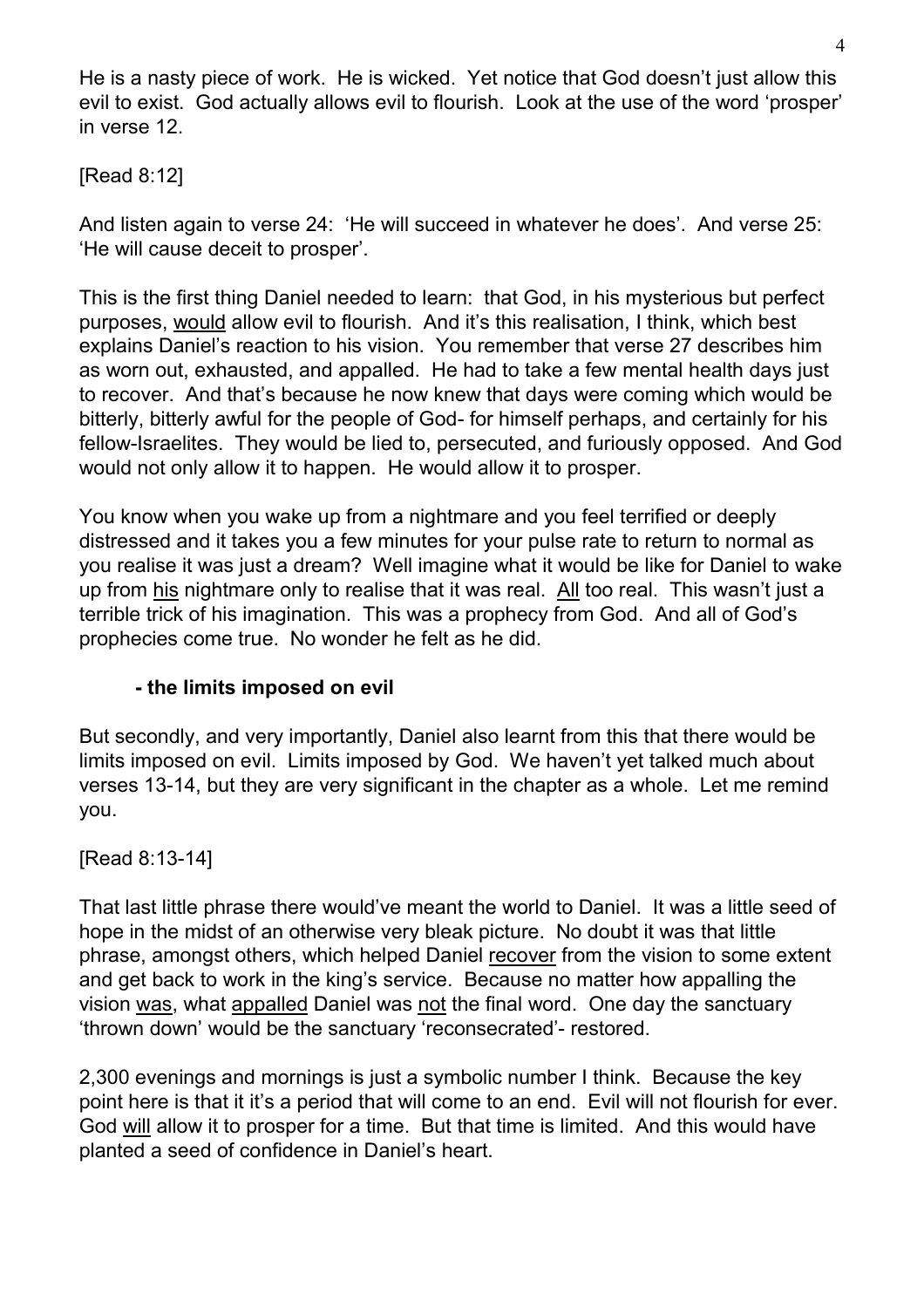And it's a good reminder to us too. Because we live in our own 'time of wrath'<sup>7</sup>. And as we look around at our world today, we too can see evil flourishing. It's hard enough to get our heads around why God would allow it to exist. But we often find ourselves asking why God has allowed it to prosper. Because at many times and in many places, it does. And when we see that, it can be easy to feel overwhelmed. We can quickly give in to despair about it. There's so much evil in the world. What can I possibly do to hold back the tide? Is there any point even trying to resist evil, or work against it, or pray against it? Daniel 8 reminds us that there is. Just as it reminded Daniel. Because though evil prospers, it can only prosper within the limits imposed by Almighty God. And it has a used-by date.

## **- the inevitable destruction of evil**

And that brings us to the third point here too. God will ultimately and inevitably destroy evil. There is one phrase in this chapter that would've been even more encouraging to Daniel than the end of verse 14. And that was the final sentence of verse 25.

[Read 8:25]

God is the destroyer of evil. That's not a word we use to describe God very often. We tend to choose names and adjectives for God that look slightly better on a CV. But this is what this chapter told Daniel, and tells us. In one respect at least this is a perfectly appropriate word for God. When it comes to evil, he is its destroyer.

{As many of you know, I play in a local cricket team on Saturday afternoons. And in my grade the batting team supplies the game's umpires. It doubles as a cost-saving measure and a kind of lovely honour system. Anyway, a couple of weeks ago, as I was umpiring, one of the players on my team failed to complete a full run when he was running between the wickets. And according to the laws of cricket his error needs to be signalled so that one run can be deducted from the score. It's called running 'one short'. So I signaled one-short to the scorers. Even though it was just a careless mistake from the batsman rather than anything intentional, it was still the right thing for me to call one short. But when we came off the field shortly after at the end of the innings, this player on my team got quite cross at me. He felt my call had been unnecessary and unkind. And he, like the rest of the players on my team, knows I'm a Christian. And he chose that moment, in front of several other players mind you, to announce that my umpiring call was the 'most unchristian thing I could possibly do'. I was a little taken aback! But you'll be pleased to know that I think I handled it well and he calmed down pretty quickly and understood why I'd done what I'd done.

But as I thought about it later, what really interested me was the assumption behind his accusation. The assumption was that the more Christian thing to do in that situation was to ignore the transgression and act like it hadn't happened. The assumption was that Christians should err on the side of letting sins go rather than

 7 Verse 19.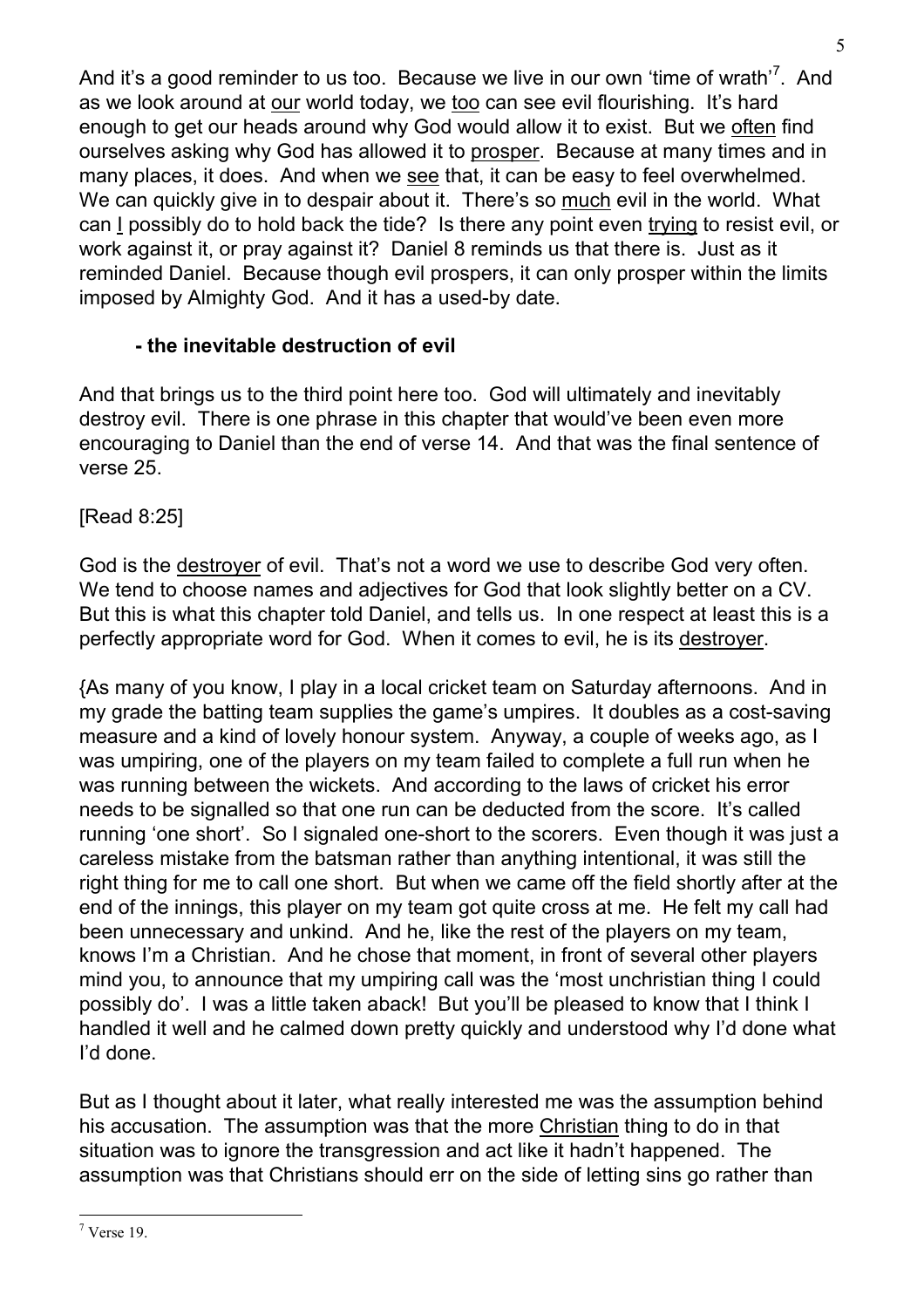acting rightly. The assumption was that it's not particularly Christian to act justly. And I think you and I run into that assumption a lot these days. But I want to say that Christians need to reclaim justice. It isn't Christian to ignore transgression or to let sin go. It is Christian to love righteousness and justice.}

And that's because God loves righteousness and justice. And that's a part of God's character that Christians ought to both celebrate and emulate. When we read here that God is the destroyer of evil, we ought not be embarrassed by his destructive tendency. Rather we ought to rejoice- rejoice that he hates evil and that he's able to bring evil people to justice. I suspect Daniel did.

## **4. The Message For Us.**

And of course, the message of chapter 8 for Daniel is also a message for us. Because even though the Medo-Persian empire and the Greek empire and the reign of the fierce-looking king have come and gone, nevertheless some of the things that Daniel was living through so long ago, are things we find ourselves thinking about and experiencing too. And, in particular, the Scriptures make it very clear to us that the days of God's people being persecuted are not over. The days when evil flourishes are not completely done yet. The threat of deceit vanquishing truth is a threat we still live with<sup>8</sup>. And so we still need to see the vision of Daniel 8. And in particular, we need to learn to treasure what it tells us about God. So I want to finish today with these three points: appreciating the revelation of God, trusting the power of God, and embracing the victory of God.

## **- appreciating the revelation of God**

So first, appreciating the revelation of God. This chapter reminds us that God is in the business of revealing things to his people. He reveals his purposes. He reveals his character. And he even reveals the future. At times, as it was here, that can be very overwhelming. And yet, even when it's hardest to hear, God's revelation is always an act of kindness. He reveals what he reveals because of love. He speaks to us so that we will know the things we need to know, even if they're things we we'd rather not know. He opens up his mind and heart to us because he cares for us.

For example, it's kind of him to warn us that we will suffer for being Christians. And it's great to be told that when we do, it's not because he's lost control. It's one thing, isn't it, for God to be powerful and to be just, but it's another thing altogether for us to know that he is. And the fact that we do know is a testament to how kind he is. We can only know what God's like by him revealing it to us. But when we do know, that's when we can begin to order our lives and our thinking accordingly. If we didn't know what God is like, our lives would be very different indeed.

## **- trusting the power of God**

 <sup>8</sup> See, for example, Luke 21, 2 Thessalonians 2, Revelation 12-13.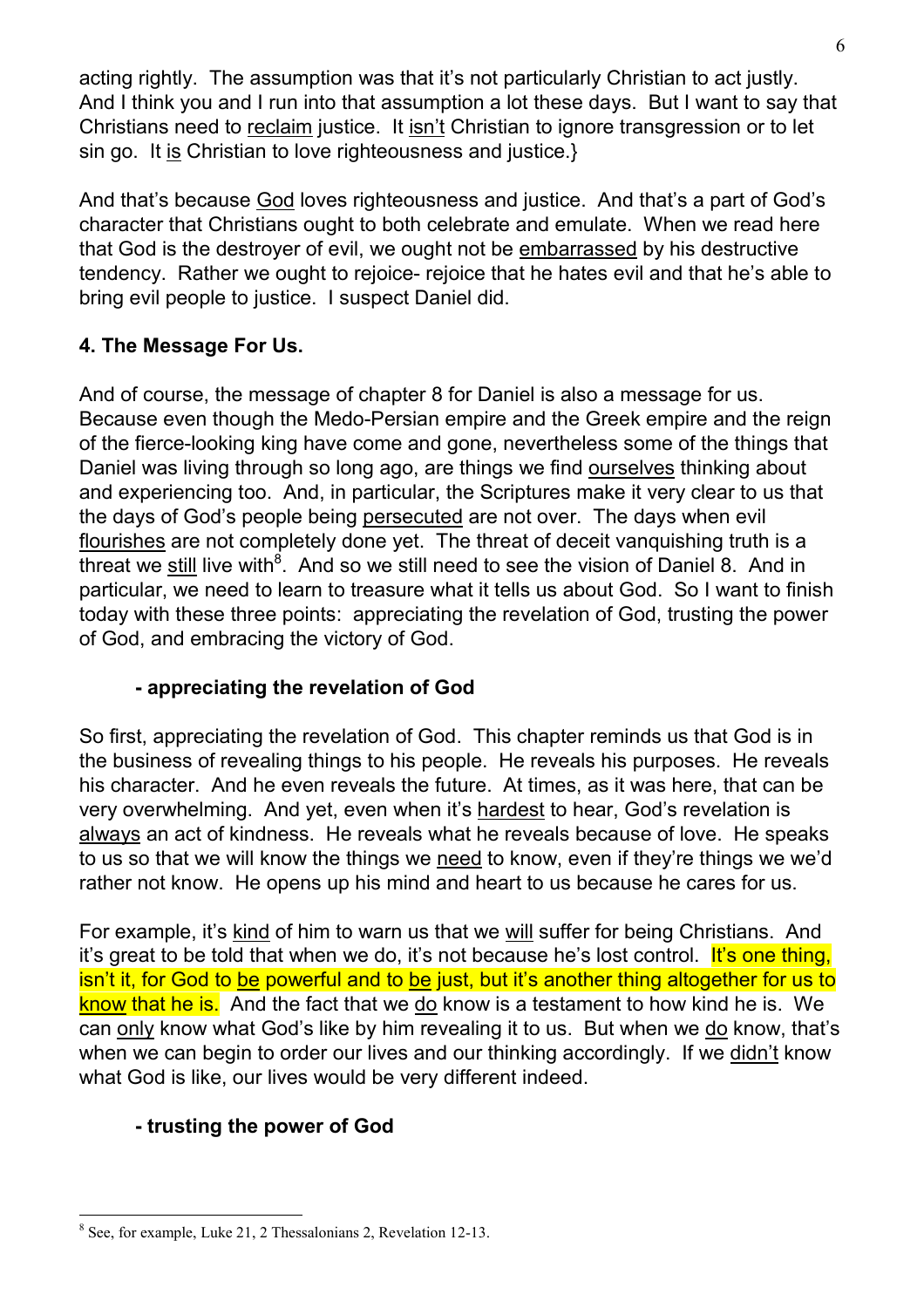And probably the main thing we're told here about what God is like, is that he is powerful. So this is the second thing to highlight now. Daniel 8 urges us to trust the power of God.

Because more than anything else that is the theme of this vision. Of course, this is really the theme of the whole book- that God is king, king over all kings. But the particular dimension of his kingship that this chapter stresses is his power. Listen again for this idea as I re-read you some verses.

Verse 4.

[Read 8:4]

Verse 7.

[Read 8:7]

Verse 9.

[Read  $8:9$ ]<sup>9</sup>

Seemingly, the figures in the vision progressively outdo each other in power. Unstoppable power. The ram appears to be supremely powerful. But then it turns out that the goat is even more powerful and can't be overthrown. But then it turns out that the final horn is more powerful still. Surely no-one can overturn his power? He's the most powerful of all. But no.

Verse 25.

[Read 8:25]

This is the climax of the chapter. Just when you thought you'd seen the greatest power there is, there is a power greater; and so much greater that his overthrow of the most powerful force of evil described here is effortless, understated. Here is irresistible power to trump all irresistible power. Here is greatness to outshine all greatness. Here is destruction to overwhelm all other destruction. Here is God.

Even seemingly unstoppable forces are under God's hand. Which means of course that, in the end, the word "unstoppable" in our sermon title today should be in inverted commas. It's not really unstoppable at all. Not when God's in the frame.

And brothers and sisters, I hope I don't need to remind you that this is our God. And if he really is all powerful then that has all sorts of implications. It means we shouldn't be cowed into fear or silence by forces that are against us in our society. Daniel 8 reminds us that even the most seemingly powerful forces may well be forgotten by

<sup>&</sup>lt;sup>9</sup> See also verse 22.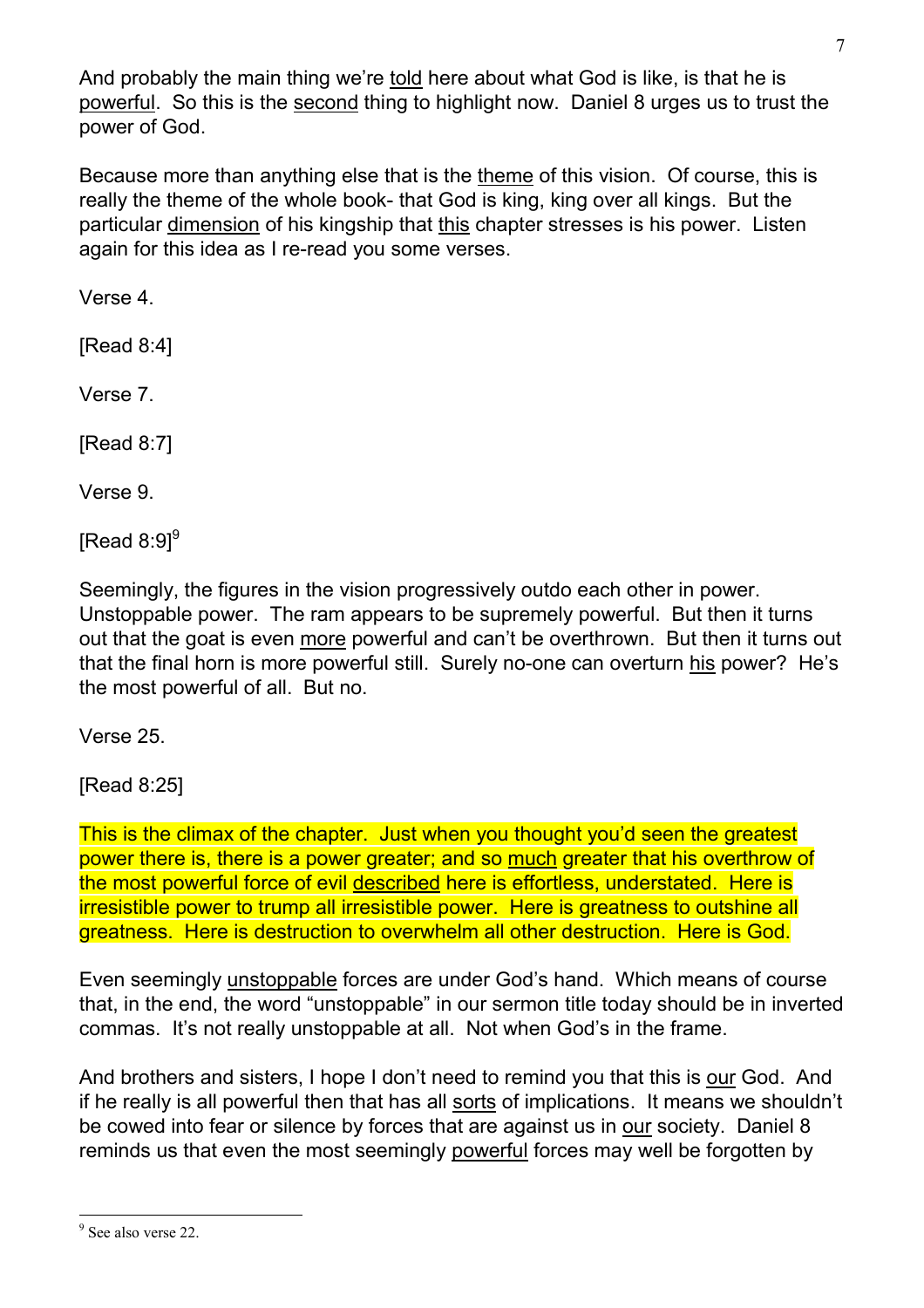history in days to come. And if they are evil, God will not let them exercise their power without limit.

But the power of God has other implications for us too. It means that whatever it is that's stressing us in life, whatever's making us anxious needs to be viewed in the context of a greater reality. Reflecting on God's power should, quite simply, make us less anxious. Because his power is in our corner and there is nothing we face that he can't handle. You see, the power of God is an endlessly practical reality. It's not just something we believe. It's not just on the list of boxes you'd have to tick on a survey if someone asked you to answer some questions about what God is like. It's a truth that transforms daily life. Our God is powerful- more powerful than all others and all else. And so it's genuinely silly how much power we grant other people in our lives, how impressed we let ourselves become by people in the world, how anxious we get, how prayer-less we become- it's silly because the God we serve, and who is with us, is more powerful than all of them put together- by a cosmic mile, and then some.

#### **- embracing the justice of God**

And so thirdly and finally- embracing the justice of God. Because what this chapter tells us about the destruction of the evil king by God, prefigures a much greater victory of God over all that is evil. Let me remind you of what Revelation 19 tells us about the rider on the white horse- the one who brings the final and perfect destruction of evil. Revelation 19:13.

[Read Revelation 19:13-16]

As it was back in Daniel's day, so now. All evil has a used-by date. God has imposed limits. And when the time has come for him to end its sway, God will destroy. Jesus- the King of Kings and Lord of Lords- will unleash his wrath.

All who have persisted in shaking their fists in God's face will come to judgement. All who have persisted in deriding him will be swallowed up by his justice. All who have persisted in propagating lies about him will be stopped in their tracks by the piercing light of his eternal truth. All who have persisted in opposing him will be vanquished.

And what that means is that heaven won't just be good because there will be no more cancer, or broken relationships, or crying yourself to sleep at night. But heaven will also be good because there will be no more smug letters from atheists to the SMH; there will be no more stand-up comics mocking God's son, and God's word, and God's people; there will be no more marginalization of Christians in the work-place or in families because of their loyalty to Jesus; there will be no more Christians being killed, or bashed, or excluded for their faith; and there will be no more people presuming they know better than God or presuming there is no judgement in the end.

What this also means is that there will no more evil of any kind. I've had three separate conversations this week with people who've told me about some great injustice they've been impacted by, or they've become aware of, and in all three conversations we agreed there was very little hope of justice coming to the guilty in